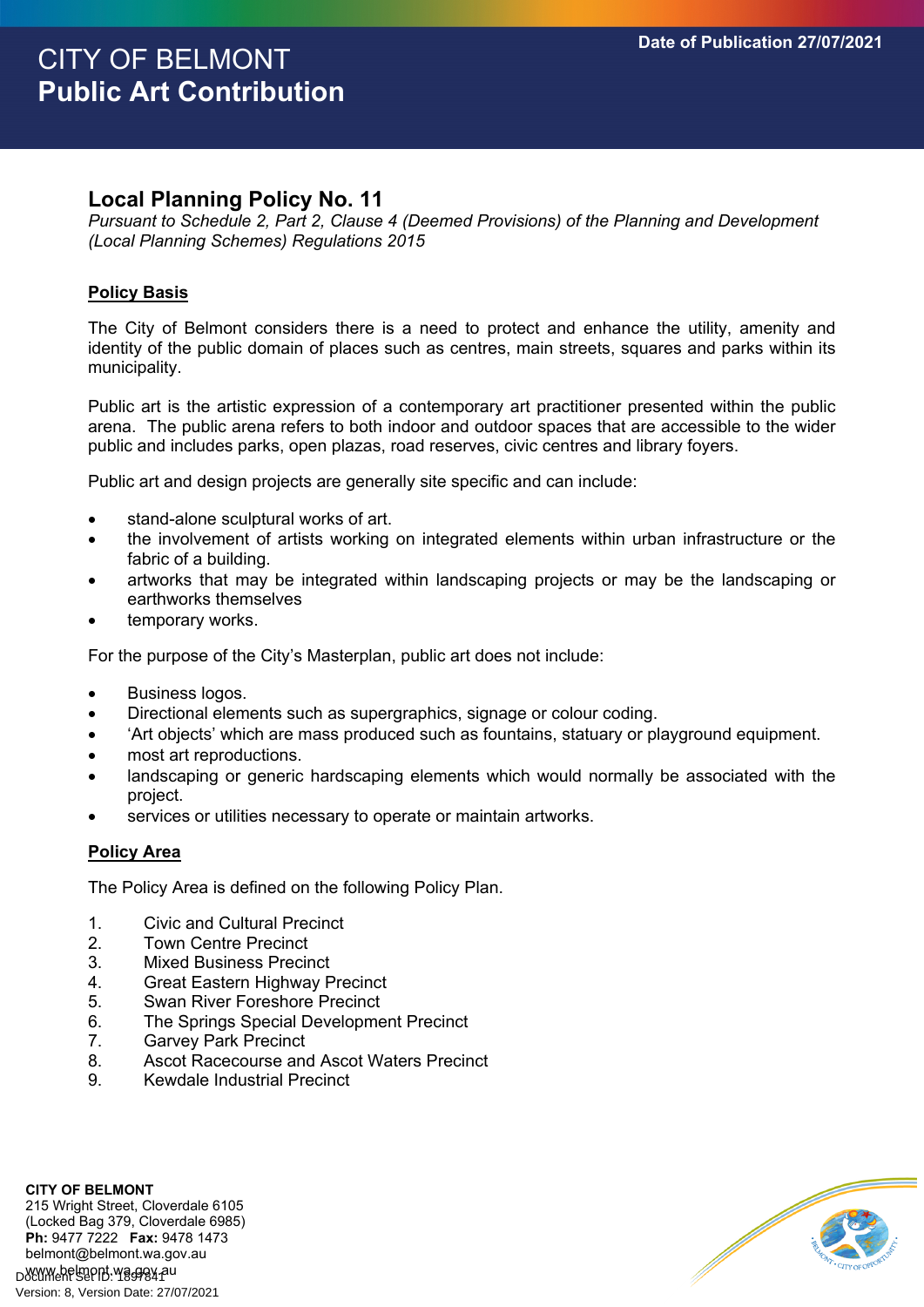

## **Policy Objectives**

- To improve legibility by introducing public art which assists in making streets, open spaces and buildings more identifiable.
- To enhance a sense of place by encouraging public art forms which provide an interpretation and expression of the local area's natural physical characteristics and social values.
- To improve interpretation of cultural, environmental and built heritage.
- To improve visual amenity by use of public art to screen unattractive views and improve the appearance of places.
- To improve the functionality of the public domain through the use of public art to provide appropriate street furniture functions.
- To require or impose a levy for contributions for the placement of public artwork in accordance with the Public Art Masterplan.